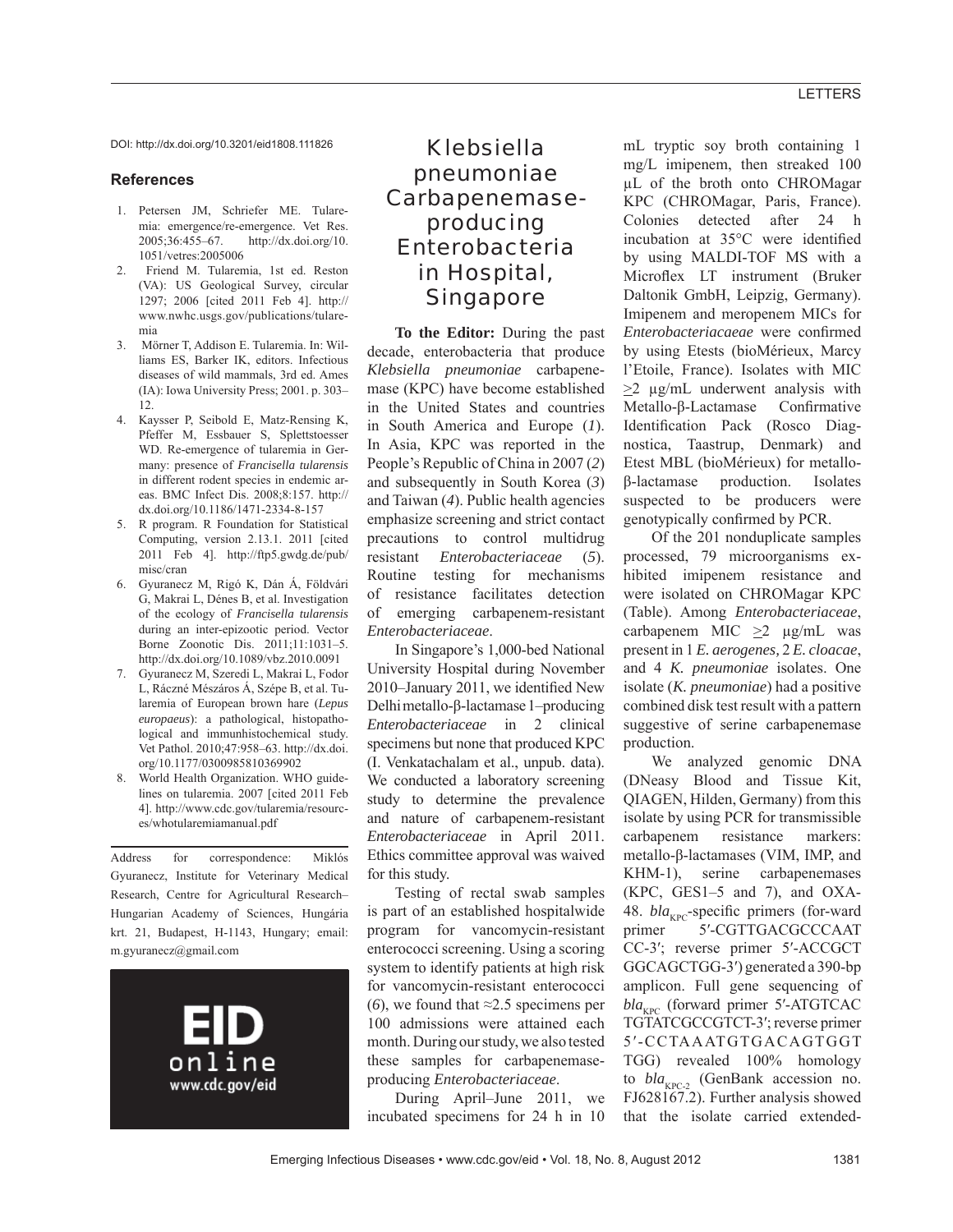# **LETTERS**

spectrum β-lactamase (*bla*<sub>TEM-1</sub>, *bla*<sub>SHV-11</sub>, *bla*<sub>CTX-M-15</sub>), plasmid-located AmpC  $(bla_{DHA-1}$ ), and 16S rRNA methylase *armA* genes but was negative for  $bla_{\text{CMY}}$ ,  $bla_{\text{OXA}}$ ,  $bla_{\text{GES}}$ , metallo-β-lactamases, and plasmidmediated quinolone (*qnr*) genes. Multilocus sequence typing conducted at Institut Pasteur (Paris, France), identified this isolate as sequence type 11. It was susceptible only to colistin and tigecycline.

Sequence type 11, a singlelocus variant of the internationally dominant sequence type 258 clone (*7*), is present in 64.2% of KPC-producing *K. pneumoniae* in China (*8*). In South Korea, sequence type 11 is the most common clone of extendedspectrum β-lactamase–producing *K. pneumoniae* isolates (*3*).

The KPC-producing *K. pneumoniae* originated from a woman in the local community, 89 years of age, who had severe ischemic cardiomyopathy and atrial fibrillation. She was discharged home after a 3-day hospitalization for treatment of stroke in January 2011. During May 2011, she was readmitted after a severe stroke. During week 4, she was transferred to a subacute care hospital but readmitted within 24 hours with a lower respiratory tract infection. A rectal swab sample was collected for routine screening for vancomycin-resistant enterococci.

We empirically prescribed a 10-day course of piperacillin-tazobactam. On day 10 of treatment, KPC-producing *K. pneumoniae* was isolated from the rectal specimen. The patient responded to treatment and was discharged to a long-term care facility.

This case demonstrates concerns about a KPC of local community origin because no other KPCproducing *Enterobacteriaceae* were isolated during this inpatient surveillance and the patient had neither received antimicrobial drugs nor traveled in the 6 months before her May admission (*7*). However, she was admitted 3 weeks before sampling; an unidentified hospital source remains a possibility. Of added concern is the potential for dissemination within the facility to which she was discharged.

Resistance to third-generation cephalosporins was reported for 20% of *Escherichia coli*, 32.3% of *K. pneumoniae*, 46.2% of *Acinetobacter* spp., and 7.5% of *Pseudomonas aeruginosa* clinical isolates at 4 major Singapore hospitals during January 2006–December 2008 (*9*). Authors reported positive correlation between meropenem administration and carbapenem resistance development in *Acinetobacter* spp. blood isolates.

When the resistance mechanism to an antimicrobial drug is embedded in highly mobile elements like plasmids, widespread dissemination is

| Table. Bacteria isolated on CHROMagar in screening for carbapenemase-producing<br>Enterobacteriaceae, Singapore, 2011* |    |
|------------------------------------------------------------------------------------------------------------------------|----|
|                                                                                                                        |    |
| Enterobacteriaceae                                                                                                     |    |
| Klebsiella pneumoniae                                                                                                  | 11 |
| Enterobacter cloacae                                                                                                   |    |
| Enterobacter aerogenes                                                                                                 |    |
| Proteus mirabilis                                                                                                      |    |
| Escherichia coli                                                                                                       |    |
| Serratia marcescens                                                                                                    |    |
| Non-Enterobacteriaceae: gram-negative nonfermenters                                                                    |    |
| Pseudomonas aeruginosa                                                                                                 | 20 |
| Acinetobacter baumannii                                                                                                | 17 |
| Stenotrophomonas maltophilia                                                                                           | 13 |
| Elizabethkingia meningoseptica                                                                                         | 3  |
| Wautersiella falsenii                                                                                                  |    |
| Enterococci                                                                                                            |    |
| Enterococcus gallinarum                                                                                                | 4  |
| Enterococcus faecalis                                                                                                  |    |
| *CHROMagar, Paris, France.                                                                                             |    |

possible. Although acute care hospitals are conducive to development of antimicrobial drug resistance, longterm care facilities facilitate spread of these organisms (*10*). Infection control interventions including routine screening for mechanisms of resistance and responsible use of antimicrobial drugs are increasingly critical in hospitals and long-term care facilities; a response plan coordinated between these facilities is needed.

#### **Acknowledgments**

We thank Tan Li Fang, Grace Ngan Jie Yin, and Janet Cheng for technical assistance during specimen processing. We thank all other staff from our microbiology laboratory for facilitating the conduct of this study.

This work was supported by a Health Service Development Programme Grant provided by the Ministry of Health, Singapore (grant no. HSDP06/X04).

## **Indumathi Venkatachalam, Jeanette Teo, Michelle N.D. Balm, Dale A. Fisher, Roland Jureen, and Raymond T.P. Lin**

Author affiliation: National University Hospital, Singapore

DOI: http://dx.doi.org/10.3201/eid1808.110893

### **References**

- 1. Nordmann P, Cuzon G, Naas T. The real threat of *Klebsiella pneumoniae* carbapenemase-producing bacteria. Lancet Infect Dis. 2009;9:228–36. http://dx.doi. org/10.1016/S1473-3099(09)70054-4
- 2. Wei ZQ, Du XX, Yu YS, Shen P, Chen YG, Li LJ. Plasmid-mediated KPC-2 in a *Klebsiella pneumoniae* isolate from China. Antimicrob Agents Chemother. 2007;51:763–5. http://dx.doi.org/10.1128/ AAC.01053-06
- 3. Rhee JY, Park YK, Shin JY, Choi JY, Lee MY, Peck KR, et al. KPC-producing extreme drug-resistant *Klebsiella pneumoniae* isolate from a patient with diabetes mellitus and chronic renal failure on hemodialysis in South Korea. Antimicrob Agents Chemother. 2010;54:2278–9. http://dx.doi.org/10.1128/AAC.00011-10